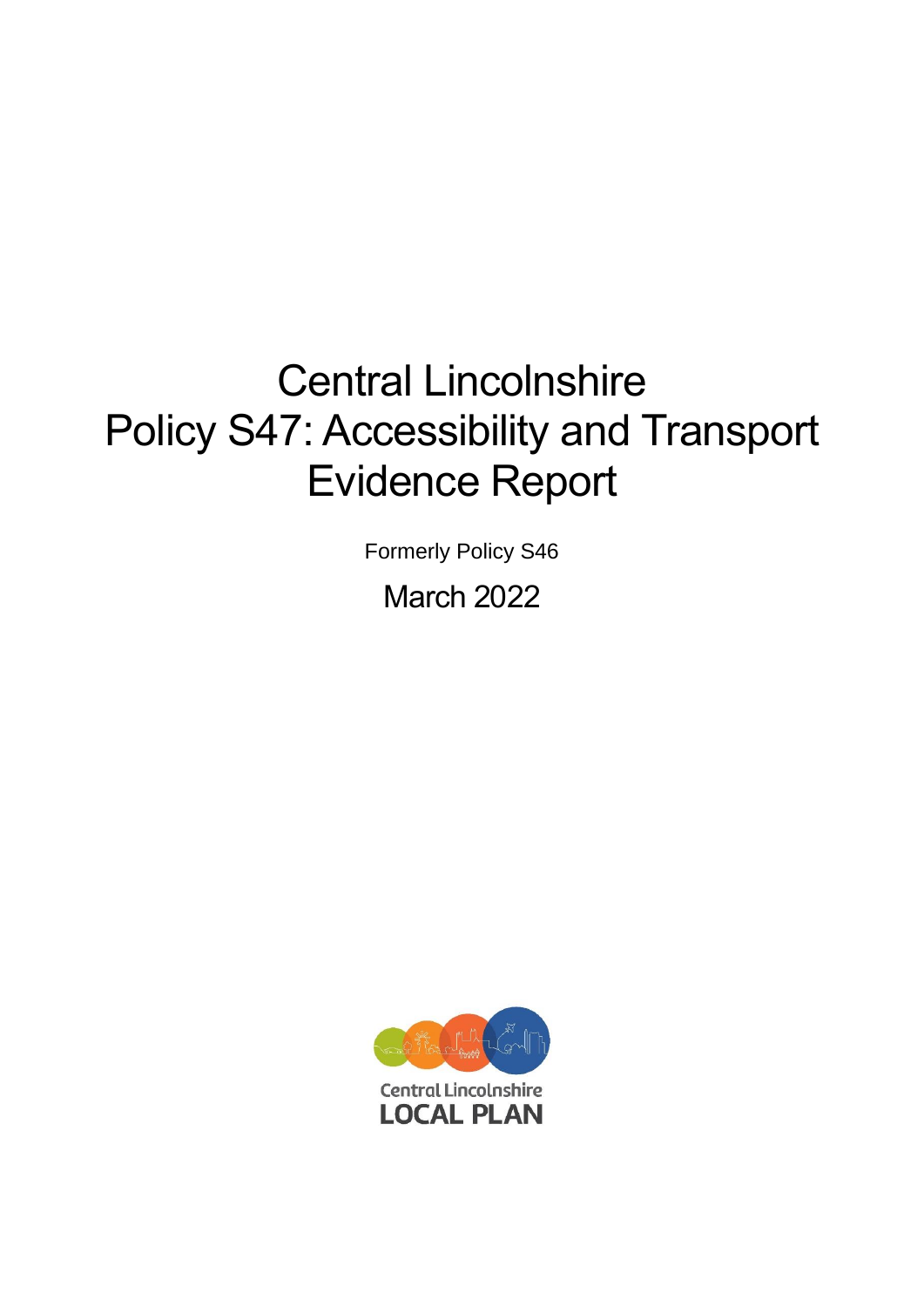# **Contents**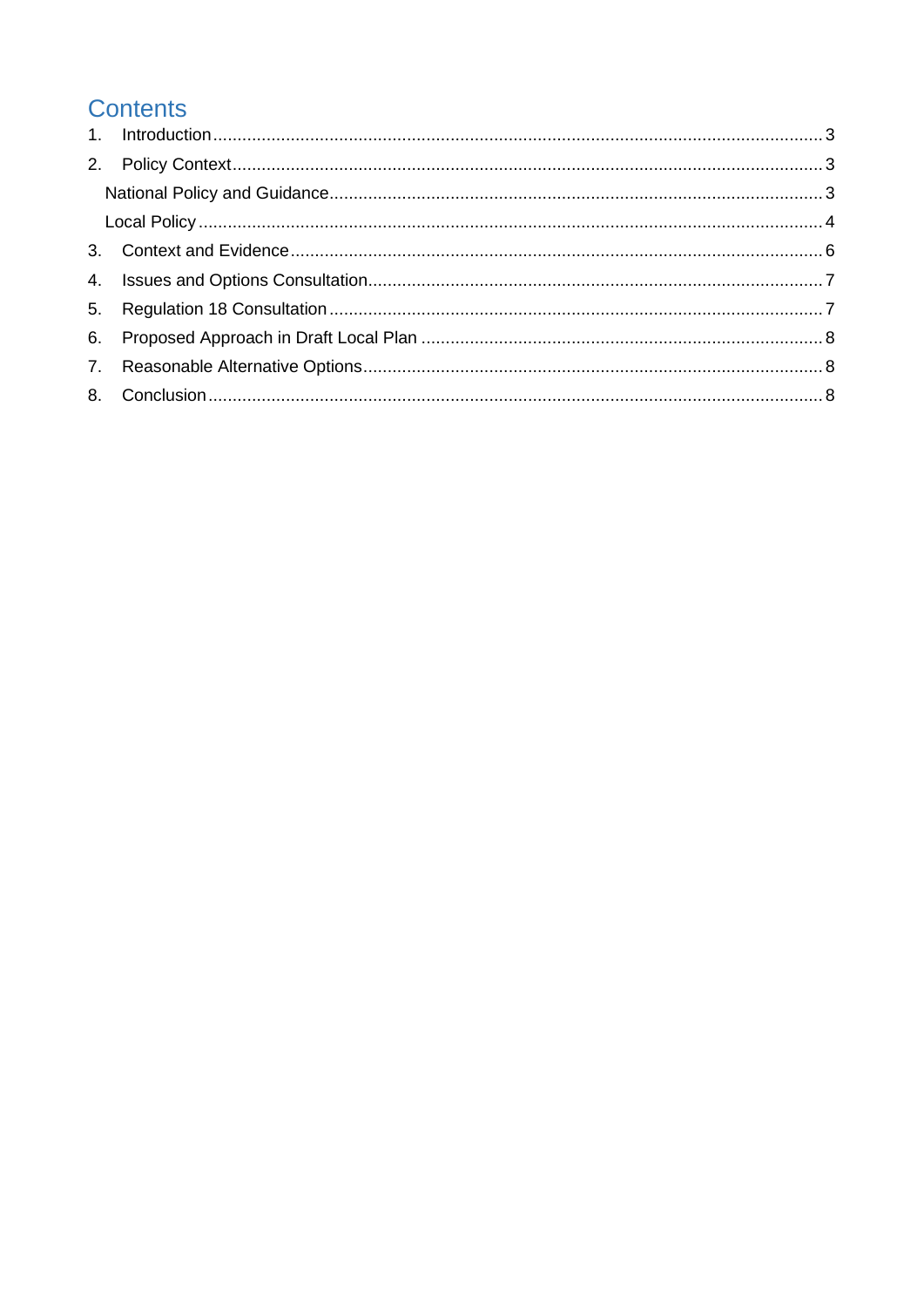## <span id="page-2-0"></span>1. Introduction

- 1.1. The Central Lincolnshire Local Plan is being updated since the first Local Plan for Central Lincolnshire, an area covering the districts of City of Lincoln, North Kesteven and West Lindsey, was adopted in April 2017.
- 1.2. This Evidence Report (which is one of a collection) provides background information and justification for Policy S47, which relates to accessibility of development and transport related infrastructure.

# <span id="page-2-1"></span>2. Policy Context

#### National Policy and Guidance

- <span id="page-2-2"></span>2.1. Since the Central Lincolnshire Plan was adopted the National Planning Policy Framework (NPPF) was updated in July 2018 with subsequent additional changes being published in February 2019 and a further update in July 2021.
- 2.2. Paragraph 7 of the NPPF explains that:

"*The purpose of the planning system is to contribute to the achievement of sustainable development. At a very high level, the objective of sustainable development can be summarised as meeting the needs of the present without compromising the ability of future generations to meet their own needs*."

2.3. Paragraph 8 goes on to state that:

"*Achieving sustainable development means that the planning system has three overarching objectives, which are interdependent and need to be pursued in mutually supportive ways (so that opportunities can be taken to secure net gains across each of the different objectives):*

- *a) an economic objective – to help build a strong, responsive and competitive economy, by ensuring that sufficient land of the right types is available in the right places and at the right time to support growth, innovation and improved productivity; and by identifying and coordinating the provision of infrastructure;*
- *b) a social objective – to support strong, vibrant and healthy communities, by ensuring that a sufficient number and range of homes can be provided to meet the needs of present and future generations; and by fostering well-designed, beautiful and safe places, with accessible services and open spaces that reflect current and future needs and support communities' health, social and cultural well-being; and…"*
- 2.4. Chapter 9 relates to promoting sustainable transport, Paragraph 104 states that:

"*Transport issues should be considered from the earliest stages of plan-making and development proposals, so that:*

*a) the potential impacts of development on transport networks can be addressed; b) opportunities from existing or proposed transport infrastructure, and changing transport technology and usage, are realised – for example in relation to the scale, location or density of development that can be accommodated; c) opportunities to promote walking, cycling and public transport use are identified and pursued;*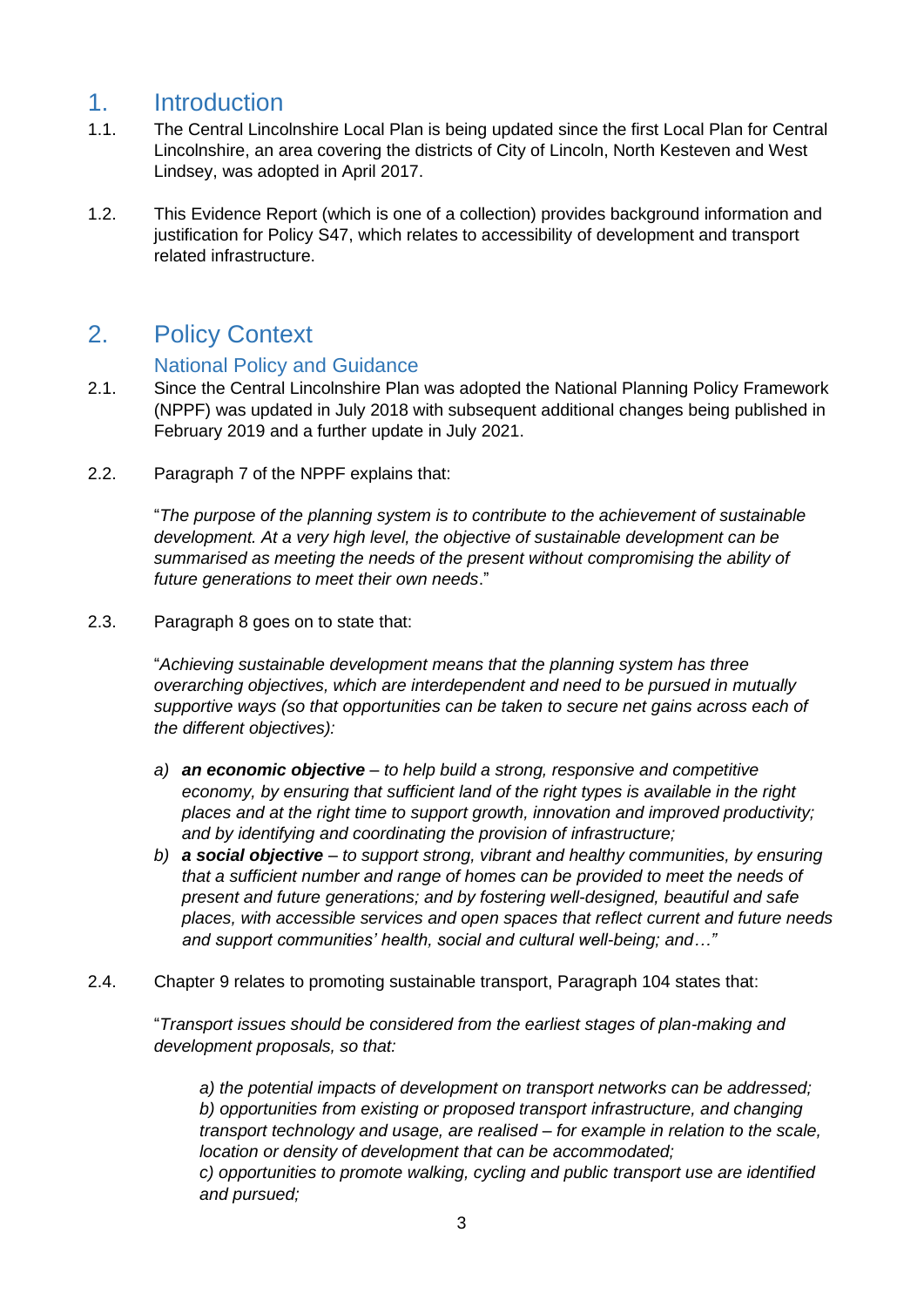*d) the environmental impacts of traffic and transport infrastructure can be identified, assessed and taken into account – including appropriate opportunities for avoiding and mitigating any adverse effects, and for net environmental gains; and e) patterns of movement, streets, parking and other transport considerations are integral to the design of schemes, and contribute to making high quality places*."

#### 2.5. Paragraph 105 states:

"*The planning system should actively manage patterns of growth in support of these objectives. Significant development should be focused on locations which are or can be made sustainable, through limiting the need to travel and offering a genuine choice of transport modes. This can help to reduce congestion and emissions, and improve air quality and public health. However, opportunities to maximise sustainable transport solutions will vary between urban and rural areas, and this should be taken into account in both plan-making and decision-making*."

#### 2.6. Paragraph 106 goes on to state:

#### "*Planning policies should:*

*a) support an appropriate mix of uses across an area, and within larger scale sites, to minimise the number and length of journeys needed for employment, shopping, leisure, education and other activities;*

*b) be prepared with the active involvement of local highways authorities, other transport infrastructure providers and operators and neighbouring councils, so that strategies and investments for supporting sustainable transport and development patterns are aligned;*

*c) identify and protect, where there is robust evidence, sites and routes which could be critical in developing infrastructure to widen transport choice and realise opportunities for large scale development;*

*d) provide for attractive and well-designed walking and cycling networks and supporting facilities such as secure cycle parking (drawing on Local Cycling and Walking Infrastructure Plans);*…"

2.7. Paragraph 113 refers to transport assessments and travel plans:

"*All developments that will generate significant amounts of movement should be required to provide a travel plan, and the application should be supported by a transport statement or transport assessment so that the likely impacts of the proposal can be assessed*."

- 2.8. The Planning Practice Guidance (PPG) was first introduced in 2014 which offers 'live' government guidance. The PPG provides guidance to help in the implementation of policy in the NPPF.
- 2.9. The PPG includes two separate sections relevant to Policy S47: Accessibility and Transport. These sections are 'Transport evidence bases in plan making and decision taking' and 'Travel Plans, Transport Assessments and Statements' and they provide details of the expectations for local plans in relation to transport.

#### Local Policy

<span id="page-3-0"></span>2.10. The adopted Local Plan includes Policy LP13: Accessibility and Transport which seeks to ensure that accessibility and transport issues are taken into account in new development.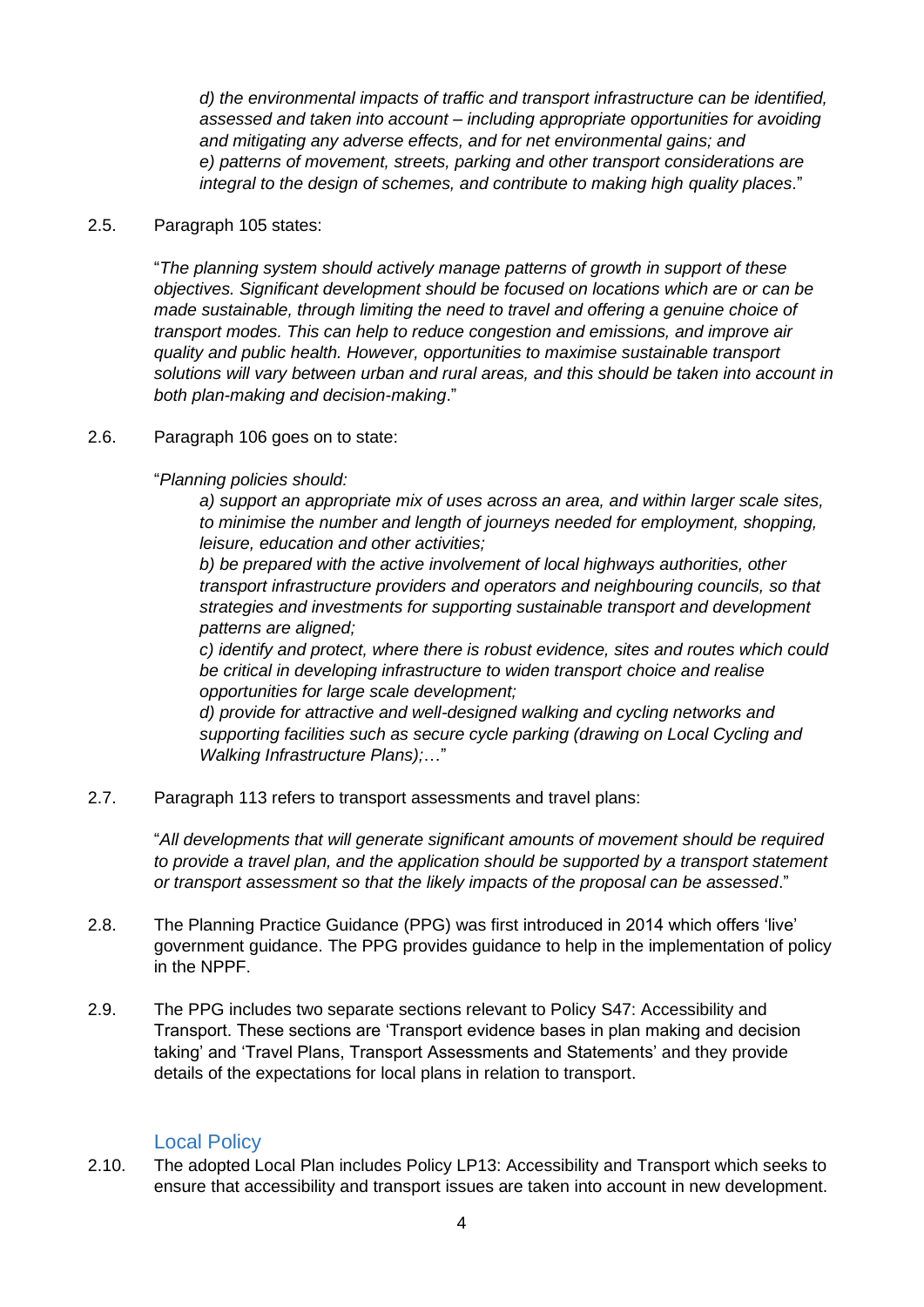The policy has also been informed by the  $4<sup>th</sup>$  Lincolnshire Local Transport Plan (LTP4) and its objectives for transport in Lincolnshire for the period 2013/14 to 2022-23.

- 2.11. The Local Transport Plan sets out the following objectives for transport in Lincolnshire:
	- assist the sustainable economic growth of Lincolnshire, and the wider region, through improvements to the transport network;
	- improve access to employment and key services by widening travel choices, especially for those without access to a car;
	- make travel for all modes safer and, in particular, reduce the number and severity of road casualties;
	- maintain the transport system to standards which allow safe and efficient movement of people and goods;
	- protect and enhance the built and natural environment of the county by reducing the adverse impacts of traffic, including HGVs;
	- improve the quality of public spaces for residents, workers and visitors by creating a safe, attractive and accessible environment;
	- improve the quality of life and health of residents and visitors by encouraging active travel and tackling air quality and noise problems; and
	- minimise carbon emissions from transport across the county.
- 2.12. In addition to these objectives, LTP4 also sets out the overall strategy and delivery arrangements for transport, including supporting growth, improving accessibility and creating safer roads for Central Lincolnshire. LTP4 is supported by Transport Strategies for Lincoln (TRA002), Gainsborough (TRA003) and Sleaford (TRA004). The Lincoln Transport Strategy has been updated to support and inform this Local Plan. Both the LTP and Transport Strategies prepared by Lincolnshire County Council seek to build on innovative approaches to sustainable transport such as the 'Access Lincoln' and 'Interconnect' services which, along with others seek to improve bus travel, rail services and facilities and walking and cycling infrastructure.
- 2.13. In 2015 the Lincolnshire County Council Highways Alliance produced a strategic level Lincolnshire Local Planning Tool (LLPT) which seeks to identify the potential impact of growth on the County's highway infrastructure. The LLPT seeks to assess the current and future capacity of the county's highway infrastructure and identify the need for any targeted improvements should this be required to accommodate planned growth and as a basis for setting developer contributions to highway infrastructure through planning conditions and planning obligations. A subsequent Lower Tier assessment for the Lincoln Area was also produced in 2016. These reports were produced to inform the adopted Local Plan, however, with a projection date of 2036 they provide useful information and evidence in respect of the capacity of the highways network in Central Lincolnshire.
- 2.14. An Infrastructure Delivery Plan (IDP) has been prepared alongside this Local Plan, which sets out what, where and how infrastructure will be needed and delivered. The IDP identifies the type, scale and distribution of infrastructure required to support the level, location and phasing of development identified in the Local Plan. The IDP identifies the cost of infrastructure required to support the growth, proposed sources of infrastructure funding, known funding gaps, proposed delivery mechanisms and proposed delivery partners.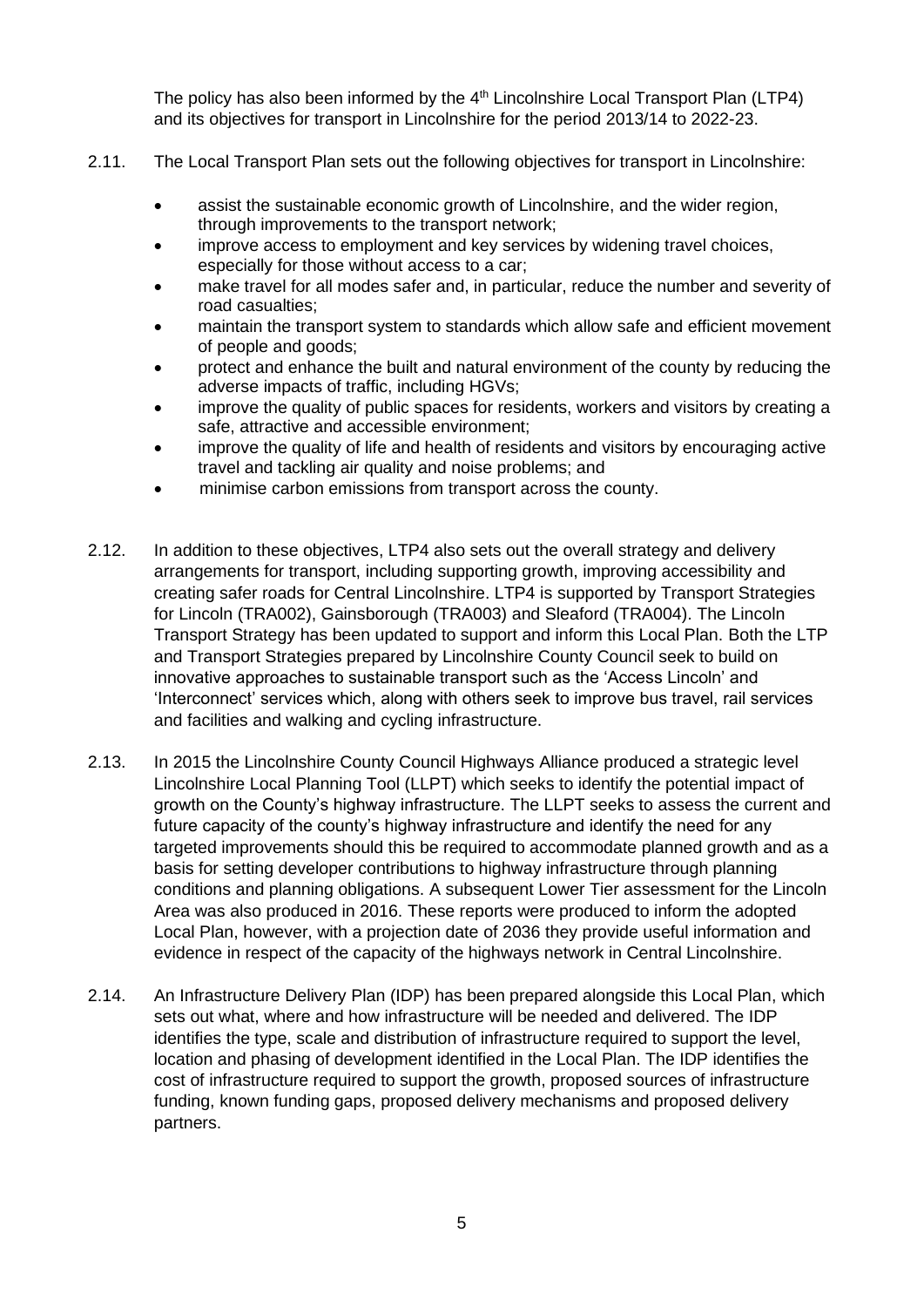2.15. Lincolnshire County Council have also published 'Guidance notes for the preparation and implementation of Development Travel Plans'. This document sets out when travel plans are required, including local thresholds for development size.

### <span id="page-5-0"></span>3. Context and Evidence

- 3.1. Like Lincolnshire as a whole, the Central Lincolnshire area is predominantly rural. As a result of this rurality there is a heavy reliance on car use across large parts of the area for access to jobs, health, social and educational facilities, whilst urban areas have issues with congestion at peak time, access and parking.
- 3.2. This reliance on car use raises a range of issues, especially in terms of isolation in rural areas, and the inability to access services for those without access to a private car such as the elderly, children and young people. Within the urban areas, the issues that arise as a result of high car dependence relate primarily to congestion.
- 3.3. Public transport provision varies across the area, with Lincoln having a good bus network with most services running commercially. Lincoln also benefits from good rail links with services to London, the wider East Midlands, Cleethorpes, Sheffield, Doncaster and Peterborough and beyond. Like Lincoln, Gainsborough is also relatively well connected with the Interconnect 100 (Lincoln – Gainsborough – Scunthorpe) bus service and its location on the Lincoln – Doncaster rail line both providing regular inter urban connectivity, supported by the "Into Town" bus service that operates. Sleaford benefits from good rail connections in four directions, but especially to Lincoln and to Grantham and Nottingham. The town also has an "Into Town" bus service linking residential areas with the town centre.
- 3.4. Lincoln has seen some significant improvements to its highway network over recent years, with a number of LTP4 schemes being completed. These completed schemes include the East-West Link between Canwick Road/Pelham Bridge and High Street and a new Public Transport Interchange in the city centre. These projects have been complimented by additional bus priority measures to improve bus access to the new Public Transport Interchange. The completion of the Lincoln Eastern Bypass in December 2020 has removed further traffic from the city centre, in particular through-traffic has been removed from the Cross O'Cliff Hill/ South Park Avenue/ Broadgate/Wragby Road route. The LTP4 anticipates that this removal of traffic will enable the delivery of other sustainable travel projects within the city. The completion of the Whisby Road Improvement Scheme has seen improved facilities for motorists, cyclists and pedestrians and included improvements to lighting, and the installation of shared footways/cycleways and signalised crossings as well as the construction of a new roundabout at the Station Road/Whisby Road junction.
- 3.5. Gainsborough and Sleaford have both also seen the recent completion of major highways projects at the Corringham Road/Thornkdike Way junction in Gainsborough and the A153/A17 Rugby Club junction in Sleaford. Further improvement work at the Holdingham Roundabout started in early 2021.
- 3.6. This Local Plan seeks to build upon the improvements to transport infrastructure that have already been seen. Infrastructure policies seek to ensure that appropriate and necessary transport infrastructure is provided either directly by the developer to support developments, or to ensure that the appropriate contributions to larger or strategic projects are secured through the planning obligations process.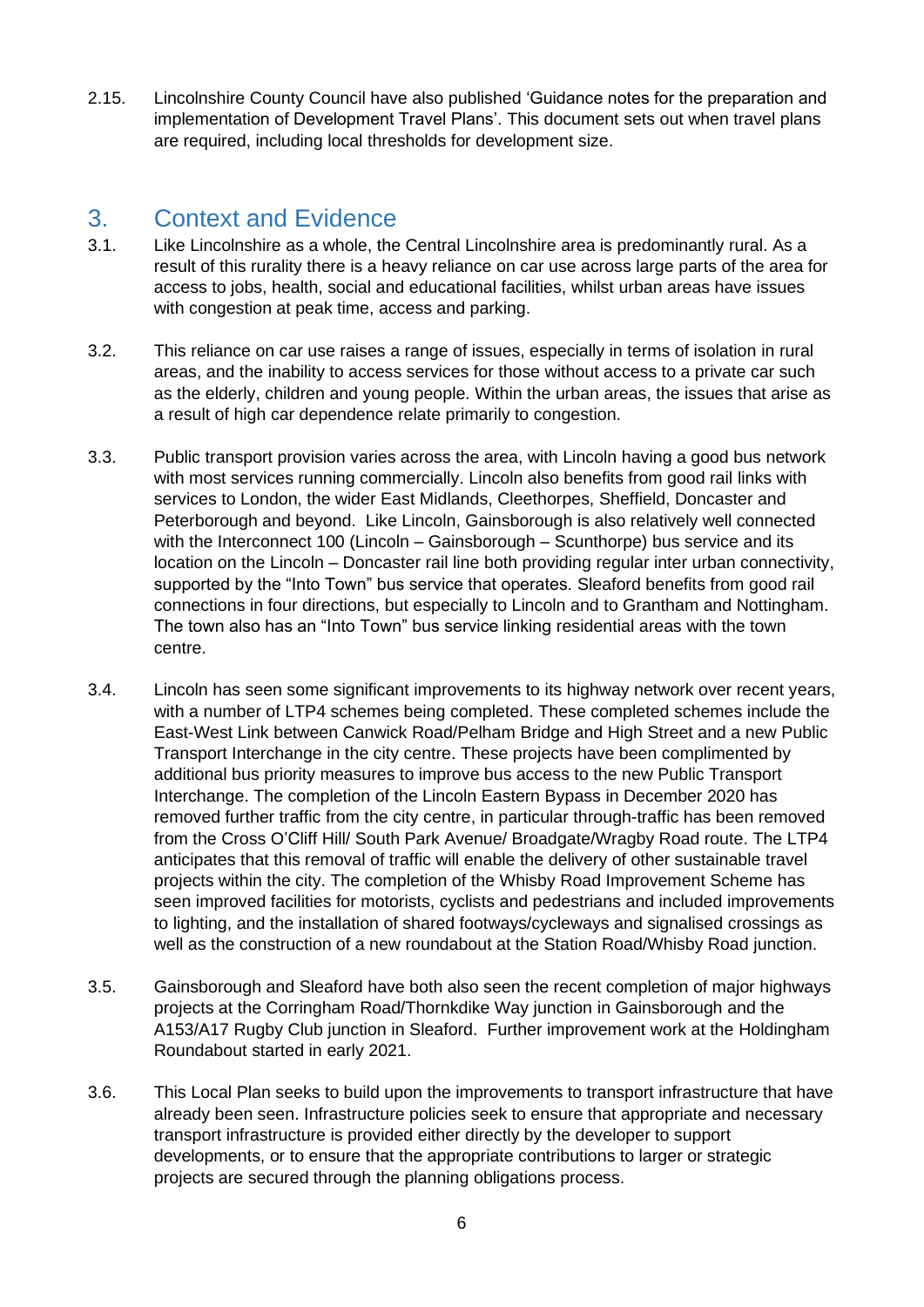- 3.7. The existing LLPT has been updated and used to support bids for funding on the North Hykeham Relief Road. In 2021 and 2022 discussions were held with National Highways to seek agreement that the LLPT adequately tested the development proposed in the Local Plan. Through these discussions some additional forecasting years and scenarios were assessed. This resulted in National Highways confirming that the LLPT was adequate transport evidence for testing the Local Plan. A Transport Modelling Note (ref TRA006) has been produced to detail these discussions and the outcomes.
- 3.8. On sites proposed for allocation in this Local Plan, transport impacts have been taken into account where known and issues that may require further investigation identified in the relevant site allocation policies and supporting evidence. Additionally, Policy S45 of the draft Local Plan safeguards the preferred route of the North Hykeham Relief Road.

## <span id="page-6-0"></span>4. Issues and Options Consultation

- 4.1. The Issues and Options consultation identified the existing policy, LP13: Accessibility and Transport as a policy not intended to be changed. A very small number of comments were received on this proposal not to change the policy, which are summarised below.
	- Issues with this policy, but these issues are in relation to Government policy.
	- The transport plan is not fit for purpose given how little has been done to ensure walking, cycling and public transport.
	- As a minimum this policy will need to be reviewed in light of parking standards being introduced.
	- Part d of the policy should be strengthened for electric charging facilities.
	- More should be done in this policy to address walking and cycling provision in new development.

# <span id="page-6-1"></span>5. Regulation 18 Consultation

- 5.1. A Consultation Draft of the Local Plan was published for consultation between 30 June and 24 August 2021. During this eight week consultation comments were received on the plan, the policies within the plan, and supporting information and evidence.
- 5.2. A number of comments were made on this policy. These comments have been summarised as follows:
	- Various comments broadly supporting elements of the policy.
	- Various comments suggesting the policy needs some rewording, especially in relation to disabled access to public transport and HCV routing restrictions
	- The evidence behind the policy is lacking / weak.
	- Various detailed suggestions, to improve clarity of policy wording, including in relation to highway infrastructure and biodiversity net gain, and road/rail interaction.
	- Concern that the policy is not in conformity with the NPPF.
- 5.3. Following the comments received during the consultation, a number of amendments have been made to the policy. Under the 'For Strategic Transport Infrastructure' new criterion f) reads "deliver opportunities for improved road and rail interaction, and avoiding impacts upon level crossings;" and new criterion i) reads " Improve and manage the strategic highway infrastructure, wider road infrastructure and public rights of way network to